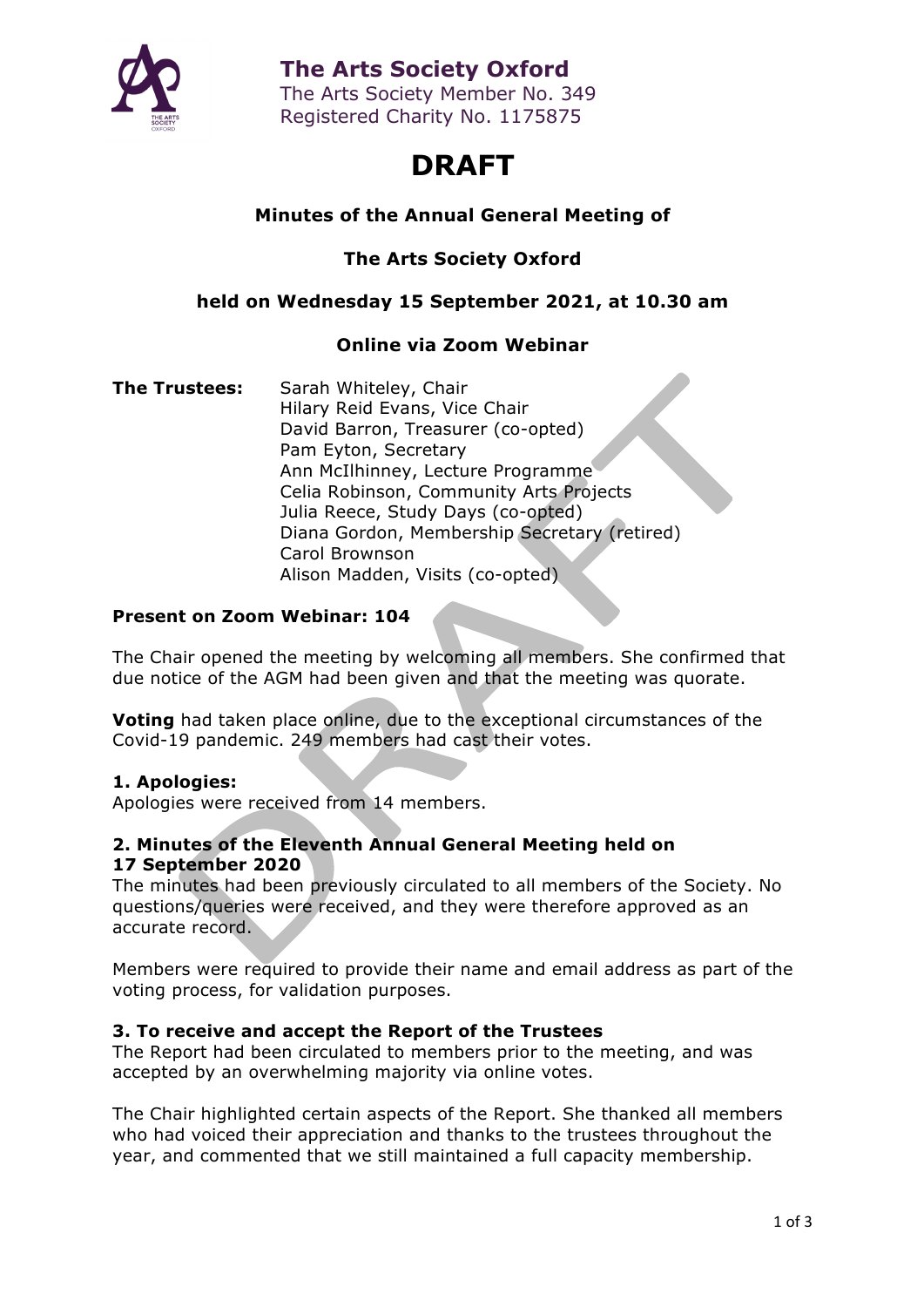

Sarah thanked all the trustees for their support and hard work, and specifically those who were stepping down, or had retired, from their current roles: Ann McIlhinney, Kate Nileshwar, Stephanie North and team, Celia Robinson, Diana Gordon, Hilary Reid Evans, Allan Taylor and Pam Eyton.

Sarah then confirmed her stepping down from the role of Chair and added her personal thanks to members and trustees alike.

#### **4. To receive and accept the Annual Accounts as per 30 June 2021**

A copy of the Financial Statements, including the annual accounts, had been circulated prior to the meeting and accepted by an overwhelming majority via online voting. These had been signed off by the independent financial examiner.

David thanked Allan Taylor for his help during the transition period. David reported, on Allan's behalf, that the unusually large surplus TASO currently holds was largely due to not having to pay venue costs for the year. The excess of reserves (we should normally hold only six months' worth of expenditure) will be discussed by the incoming trustees. TASO has provided, free of charge to members, a number of lectures and a study day as a way of reducing the excess.

#### **5. To elect Trustees (including officers)**

The results on the online Voting Form, based on 249 votes, are as follows:

#### **Officers:**

| Chairman  | Ann McIlhinney | Proposer: Catherine Nileshwar | 248 For, 1 Against |
|-----------|----------------|-------------------------------|--------------------|
|           |                | Seconder: Hilary Reid Evans   |                    |
| Treasurer | David Barron   | Proposer: Hilary Reid Evans   | 247 For, 2 Against |
|           |                | Seconder: Ann McIlhinney      |                    |
| Secretary | Ruth Burdett   | Proposer: Pam Eyton           | 248 For, 1 Against |
|           |                | Seconder: Laurie Hedges       |                    |

#### **Others:**

| Member     | Julia Reece       | Proposer: Alison Madden  | 249 For |
|------------|-------------------|--------------------------|---------|
| (Study     |                   | Seconder: Richard Mark   |         |
| Days)      |                   | Gardiner                 |         |
| Member     | David Stern       | Proposer: Ann Edmunds    | 249 For |
| (Lecture   |                   | Seconder: Ann McIlhinney |         |
| Programme) |                   |                          |         |
| Member     | Alison Madden     | Proposer: Sarah Whiteley | 249 For |
| (Visits)   |                   | Seconder: Carol Brownson |         |
| Member     | Carol Brownson    | Proposer: Jake Piper     | 249 For |
|            |                   | Seconder: Pam Eyton      |         |
| Member     | Hilary Reid Evans | Proposer: Ann McIlhinney | 249 For |
|            |                   | Seconder: Celia Robinson |         |

The Chair welcomed the new Board of Trustees and wished the Society an enjoyable and successful year.